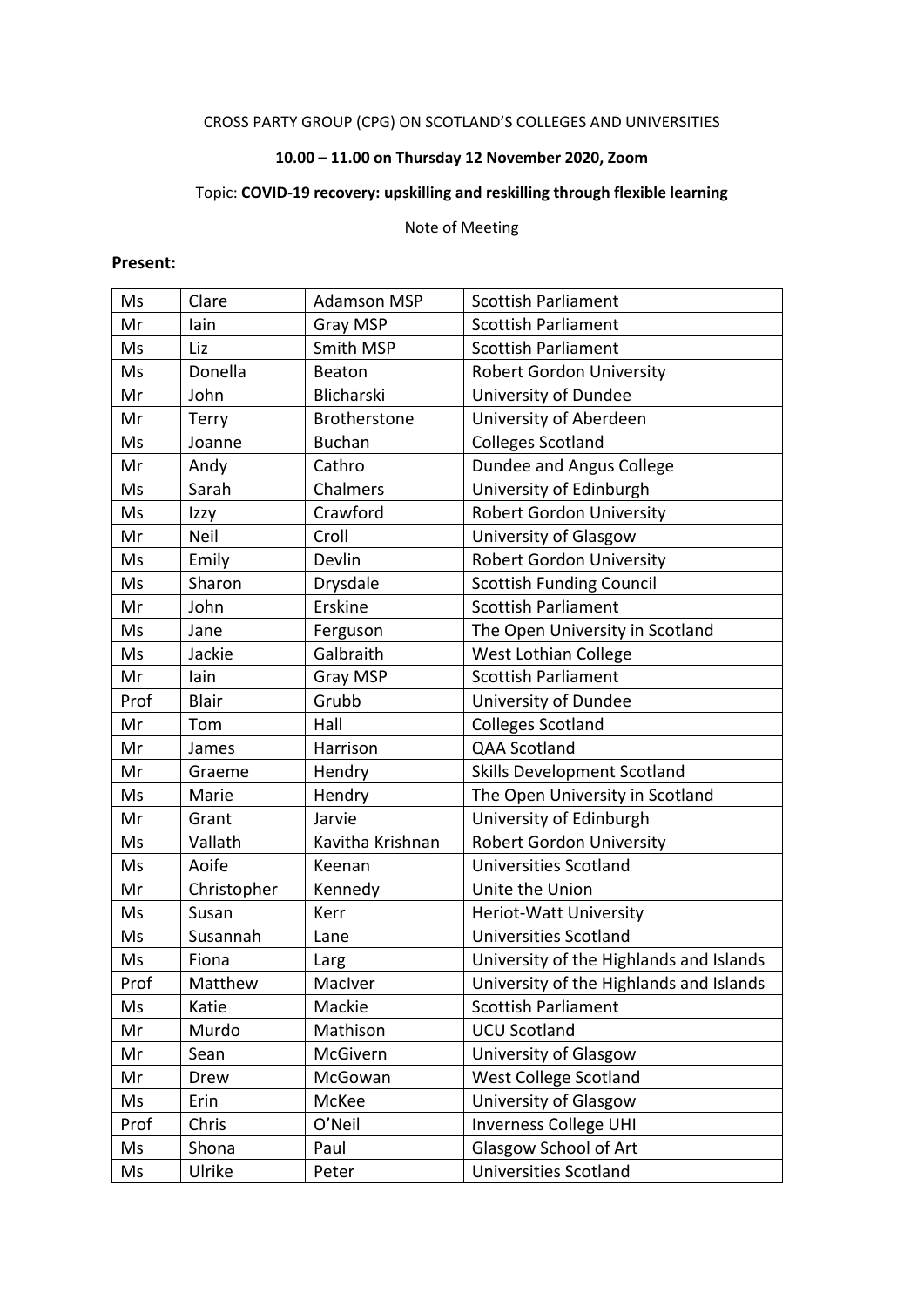| Ms | Suzy        | Powell     | Interface                               |
|----|-------------|------------|-----------------------------------------|
| Ms | Lynne       | Raeside    | <b>Scottish Funding Council</b>         |
| Ms | Rebecca     | Scarlett   | <b>LEAD</b>                             |
| Ms | Jane        | Scott      | <b>Queen Margaret University</b>        |
| Mr | Alastair    | Sim        | <b>Universities Scotland</b>            |
| Ms | Emma        | Slavin     | Skills Development Scotland             |
| Ms | Susan       | Szymborski | University of the Highlands and Islands |
| Mr | <b>Boab</b> | Thomson    | <b>Universities Scotland</b>            |
| Ms | Elaine      | Wilson     | University of Glasgow                   |
| Mr | Andy        | Witty      | <b>Colleges Scotland</b>                |

## **Apologies:**

| Ms | <b>Beatrice</b> | Wishart MSP | <b>Scottish Parliament</b> |
|----|-----------------|-------------|----------------------------|
| Mr | Alastair        | Delaney     | <b>QAA Scotland</b>        |

## **1. Welcome and introduction from the current Convener**

The Convener welcomed the Group to its first virtual meeting during the pandemic. She indicated that today's topic of the role of colleges and universities in upskilling and reskilling for the recovery was very important and timely as the pandemic is likely to have significant long-term implications for the economy.

The Convener informed members that part of the meeting would be dedicated to the AGM business including the re-election of the office bearers and a review of the group's work over the last year.

## **2. Apologies**

The Convener noted the apologies for the meeting.

## **3. Annual General Meeting business**

Members of the group approved the Annual Return Form.

The Convener declared her intention to seek re-election to the role and was formally nominated by Alastair Sim. Susannah Lane seconded the nomination.

The Vice Convener declared his intention to seek re-election to the role and was formally nominated by Liz Smith MSP. Alastair Sim seconded the nomination.

## **4. Approval of minutes from 5 March 2020 meeting**

Members approved the minute of the previous meeting.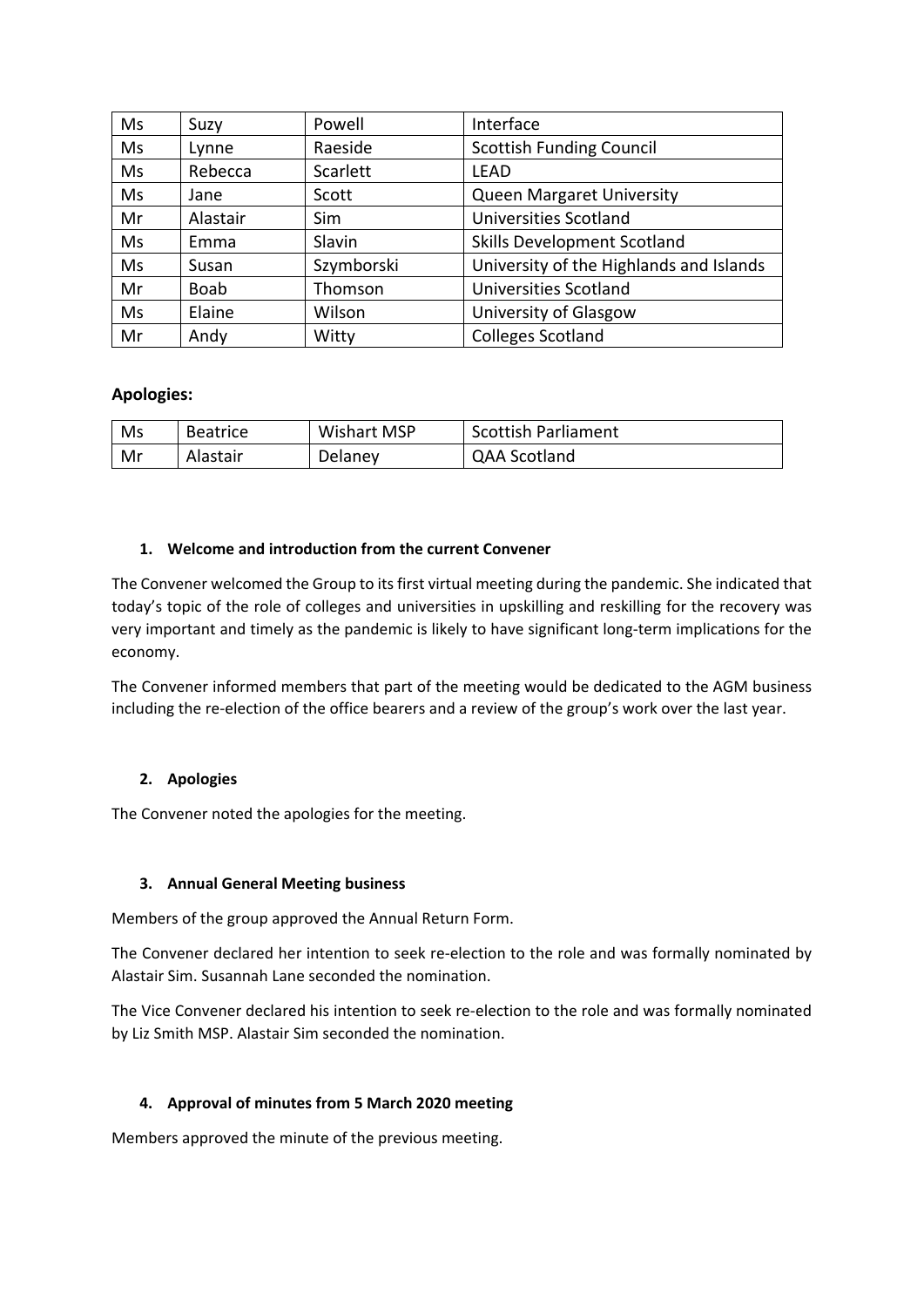#### **5. Presentations**

#### **Ms Donella Beaton, Robert Gordon University**

Ms Beaton began her presentation by informing members that the University's Business Development Team had focused its skills provision on the needs of the North East prior to the pandemic and had been looking at micro-credentials as part of this portfolio. During April 2020, Robert Gordon University (RGU) prioritised areas it felt would be most relevant to businesses and individuals and launched courses in strategic leadership, resilience and change management.

Continuing, Ms Beaton said that the University also offers a shorter skills package called *Knowledge Bites for Business,* which is a smaller commitment on the part of participants. Delivered online, there have been over 1,000 participants at 15 events delivered since August 2020.

Graduate apprenticeships are another element of skills delivery at RGU and Ms Beaton informed the group that they have not been as adversely affected by the pandemic as anticipated. Due to high demand, the University is offering a February 2021 start date for Graduate Apprenticeships in Business Management and Data Science, covering subjects such as leadership, management and strategy as well as digital and data analytic skills. Ms Beaton added that these skills are becoming increasingly important as businesses look to the future both during and especially post COVID-19.

#### **Ms Marie Hendry, The Open University in Scotland**

Ms Hendry began by stating that as an online provider, the Open University has been very well positioned to deliver during the pandemic. Thankfully, there has been minimal disruption for its 18,000 students. She added that the institution's key focus during the pandemic has been providing supporting to the existing workforce and those on furlough or facing redundancy. This builds on the University's existing experience supporting staff affected by large-scale redundancy programmes prepandemic.

Ms Hendry then informed members that there were 25,000 people using the free learning content online in the first week of lockdown which included teachers relying on online resources for their pupils. Since the pandemic, the University has targeted provision towards those working in some of the most adversely affected sectors such as hospitality and tourism. It has seen incredibly high demand including 650 applications for 50 places available on a CISCO micro-credential.

Over the pandemic, the OU has also supported other organisations to take learning online. A fully funded micro-credential was made available to those working in community education as the University sees this as part of its social mission.

## **Professor Chris O'Neill, Inverness College UHI**

Professor O'Neill began by informing members that the Highlands and Islands have been hit disproportionately hard by the pandemic given the region's economic reliance on tourism, hospitality and creative arts. The region rates third highest out of all local authority areas for the percentage of the workforce to be furloughed. Despite that there are some growth sectors in the region, such as forestry and agriculture, and it is these that the College can support with skills needs.

Professor O'Neil explained how "tertiary education" works within the UHI model and advised that it is not only concerned with vertical progression (from an HN qualification to a PhD). It can also allow students to progress diagonally through the matrix so that a plumber trains and qualifies to become an engineer, for example. This offers more options and flexibility to students particularly those already in the workforce.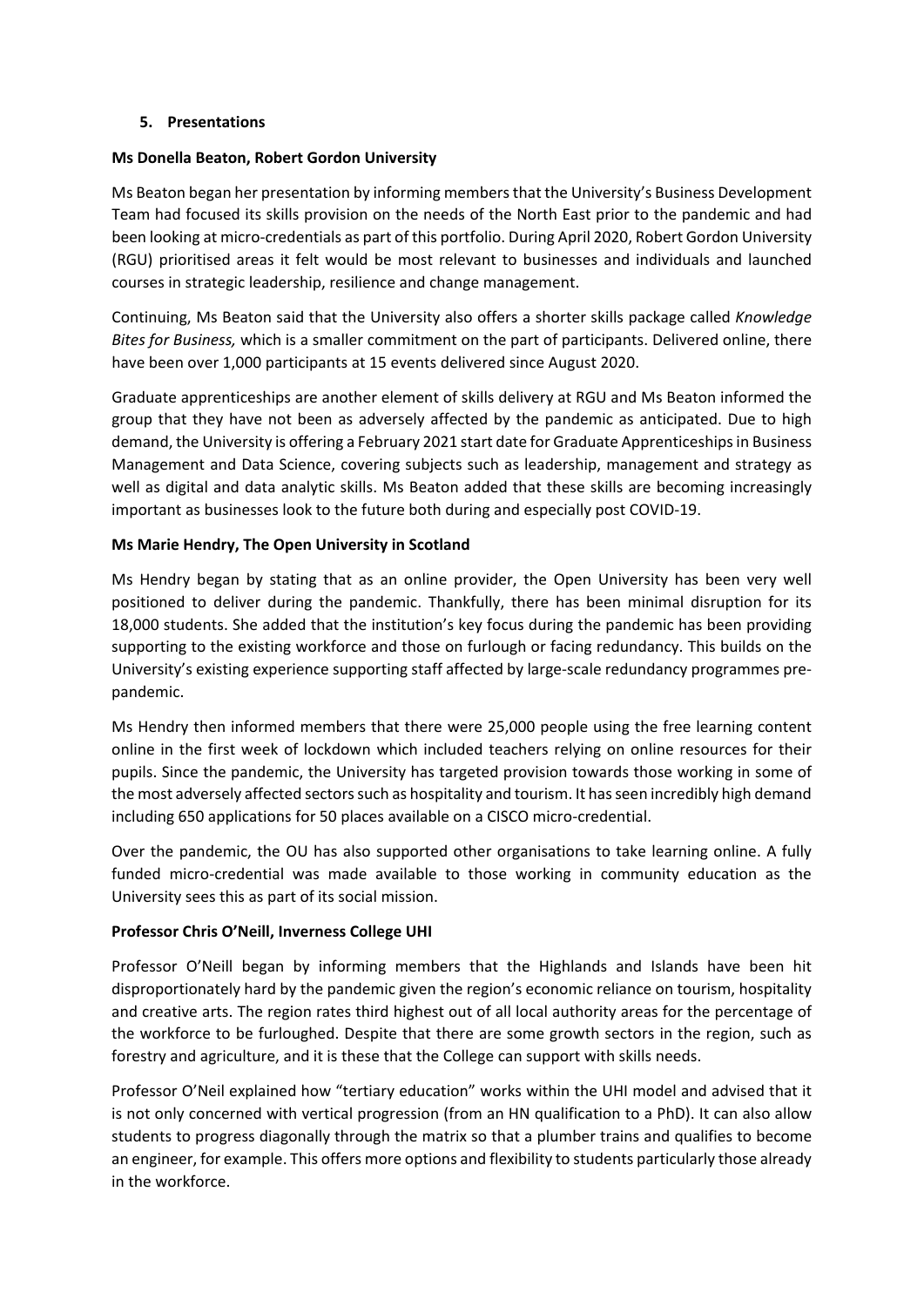Concluding, Professor O'Neill said the College initially expected there to be a very negative impact on apprenticeships in terms of company interest and practical considerations to enable them to happen but that hasn't really materialised in many sectors.

## **Ms Jackie Galbraith, West Lothian College**

Ms Gailbraith advised that the West Lothian region has a number of short-term challenges in its labour market but longer-term there are prospects of emerging markets and sectors that the college sector is well placed to support.

Continuing, Ms Galbraith said that colleges deliver short, sharp training to individuals and companies, adding that there is also a role for colleges in ensuring the most disadvantaged are not left behind. She gave the example of a college-led training programme in cyber security for neurodiverse young people.

Moving on to discuss partnerships, Ms Galbraith said West Lothian College works with the local Council as part of its economic recovery plan. She added that the College is exploring partnerships with three other colleges to co-create and co-deliver courses to offer more choice and a greater pace of progression through a qualification. This model might create the opportunity to deliver a Higher National Certificate in 4-6 months rather than a year and so accelerate the student's learner journey.

## **6. Discussion and questions**

The Convener thanked the speakers for their presentations and invited questions from the group.

## **Iain Gray MSP, Scottish Parliament**

Mr Gray remarked that the presentations had been very strong and more needed to be done to ensure that policy makers and the wider public were made aware of the focused support offered by colleges and universities during the pandemic. He also commented that the delivery model of skills as described by both colleges and universities is not what people conventionally think of as further or higher education. He questioned whether the funding model, going forward, needed to be more flexible to support such initiatives. This was raised in the context of the Scottish Funding Council's Sustainability and Coherence Review.

Ms Hendry said that even before the pandemic there was recognition of the importance of lifelong learning. However, the pandemic, and likely subsequent recession, has underlined the need for short and flexible learning as means of reskilling the workforce. Professor O'Neill agreed and added that the funding question will be of particular importance going forward as institutions play a key role in economic recovery.

## **Professor Blair Grubb, University of Dundee**

Professor Grubb asked how institutions are advertising their new reskilling offers and how they intend to evaluate the impact of those offers in terms of getting people into employment.

Ms Beaton said Robert Gordon University has extensive links with industry which can be useful in promoting short courses. In terms of evaluation, Ms Beaton said engaging with learners and employers is absolutely vital in terms of reviewing impact. This engagement allows the institution to understand whether there are skills gap, and if so, how best to fill those.

## **Mr Chris Kennedy, Unite the Union**